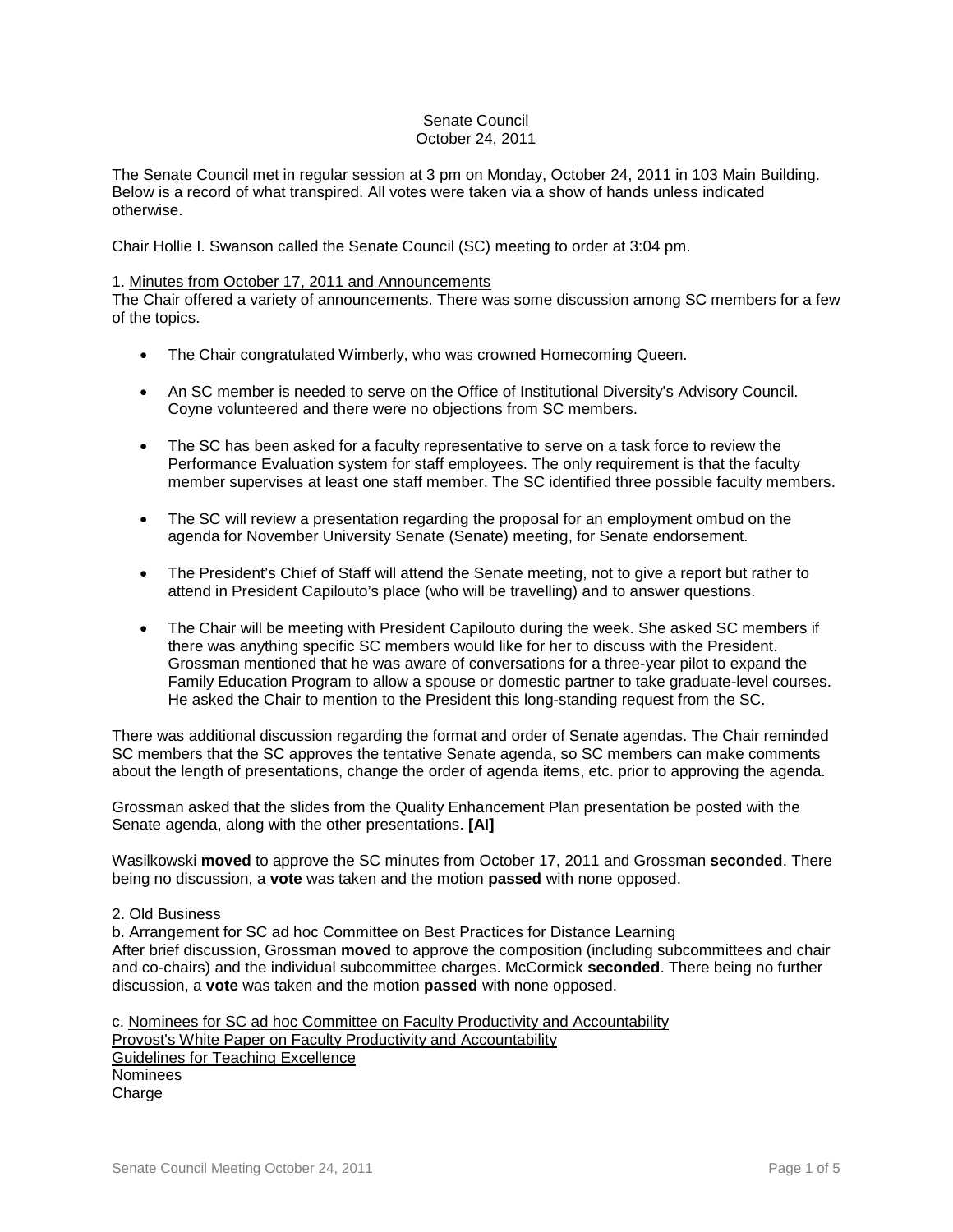The Chair led SC members in a discussion of the previously-discussed plan to identify a committee of (primarily) tenured faculty to review the Provost's white paper and offer recommendations. The Chair explained that a faculty-led group had created Guidelines for Teaching Excellence, to help establish a method to assess faculty teaching beyond the normal student course evaluation.

Wasilkowski expressed concern that the white paper on Faculty Productivity and Excellence framed the entire issue as one solely in Provost Subbaswamy's purview and that the proposed ad hoc Committee on Faculty Productivity and Accountability (CFPA) would have no role to play. Provost's Liaison Greissman acknowledged that the language was not as clear as it should have been – he rewrote some portions of the white paper, but neglected to revise that section. Greissman was very clear that the Provost had no intention of presenting the white paper at town hall meetings, etc. Greissman said that the last part of the memo was inaccurate. Wasilkowski requested a revised memo that only included current, relevant information.

Many SC members expressed concern that if the SC was being asked to look at faculty productivity and accountability, there should be a similar review of administration. There was discussion about running parallel committees, one to review faculty productivity and one to review administrative productivity. The Chair commented that she believed that Huron Consulting was going to be available to help the CFPAshe said she could ask if the consulting group could also assist with an evaluation of the number of administrators.

There was extensive discussion among SC members. A variety of comments were made, including:

- A sense that the SC was being asked to work with administration to develop regulations that would possibly punish peers.
- If personnel costs are roughly 70 90% of the University's expenditures, as stated by Provost Subbaswamy when he visited the SC on October 17, 2011, there should be data to back that up.
- It is reasonable for the Provost to request the SC look at areas where the post-tenure review could possibly be improved, which is a separate issue from the number of administrators.
- The issue is not one of individual positions, but rather that the overall accountability issues of faculty should also be applied to administrators.
- If the issue is actually about making the University more efficient, a review of both administrators and faculty is not two separate issues.
- Some faculty are already quite anxious to hear about this discussion it is bad timing to discuss revisions to the post-tenure review when there concern about how a new president will cut costs.
- If a dual committee structure (review of faculty and administration) is created, there should be some communication between the two.
- Some pieces of information that seem almost obvious as important things to know are simply not available through UK's current recordkeeping.
- Actually figuring out what percentage of the UK budget is going to what particular activities would be what UK has needed for the past 30 years, particularly if President Capilouto is willing to support the activity.
	- o Any such activity would need to be able to overcome the fiction of the DOE (Distribution of Effort) form, and show what percentage of a faculty administrator's salary is being charged to administrative duties, not just lists of percentages of salary that is paid from various accounts.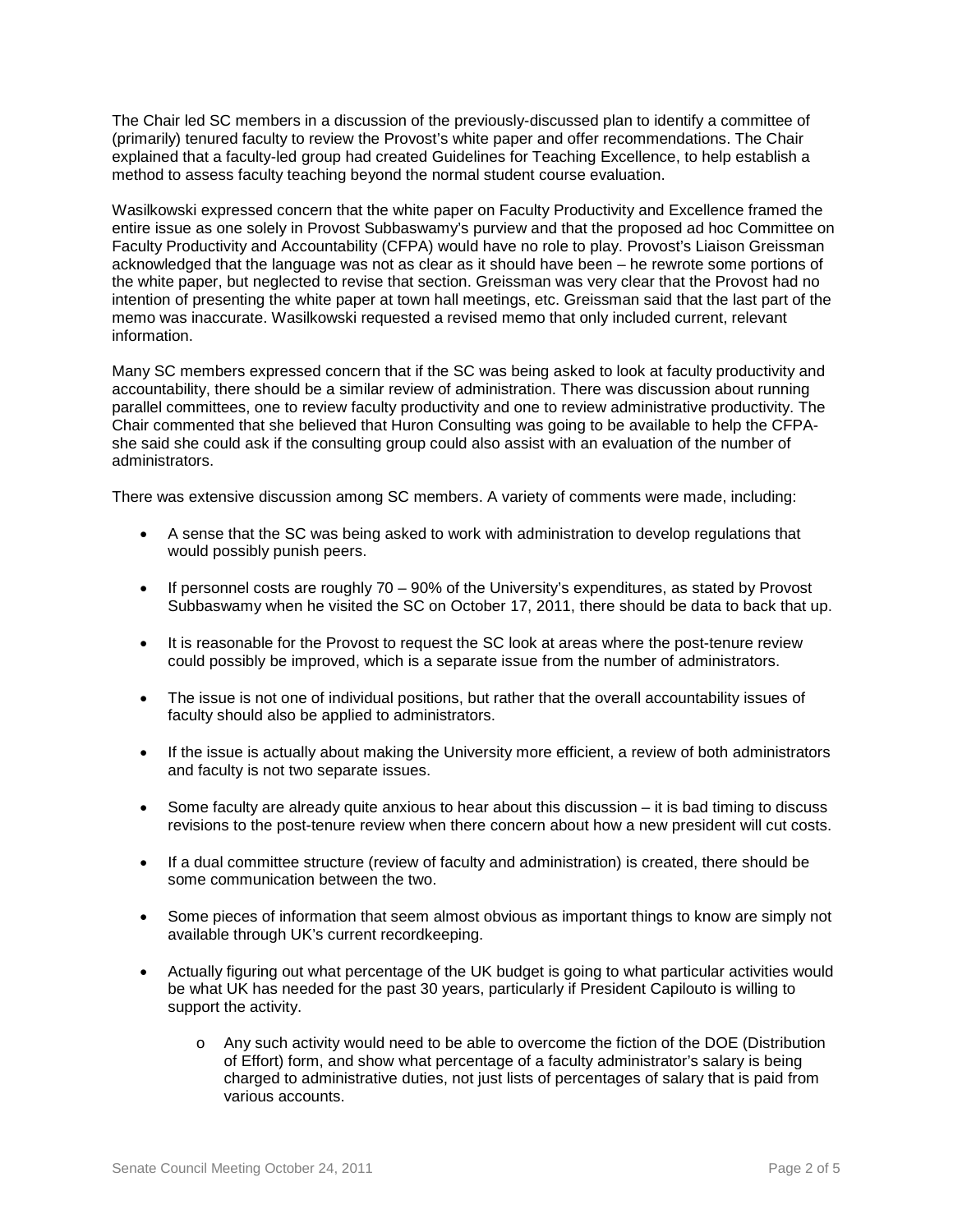• The request to look into the post-tenure review process was either based on an underlying question of efficiency or accountability.

Greissman commented that the SC could consider not forming the CFPA until after the Provost attends a SC meeting to discuss the matter further. SC members continued the discussion. Wood commented that an increase in assessment, etc. may have also contributed to the increasing numbers of administrators.

It was ultimately decided that the SC will invite Provost Subbaswamy to attend the SC meeting on November. Grossman noted that much of the administration did not lie within the Provost's purview, but rather under the President's purview. The specific requests from the SC are below.

- That the Provost will support a thrust into accountability for faculty as well as administrators.
- Any review of post-tenure activities will be one part of an overall review of the University, which includes accountability and efficiency of administration, faculty and staff.
- The SC is interested in participating in a self-evaluation of faculty, but also wants to see the general conversation in a broader context.

The Chair said she would draft a formal letter to the Provost but first send it around to SC members for input.

## 3. Discussion on Transcriptionist and Personnel Hours

Grossman led SC members in a discussion about videotaping the Senate meetings and no longer using the services of a transcriptionist. He noted that SC members had had an opportunity to review the video recording of the October Senate meeting.

Grossman reported that, according to a UK oral historian, there is no software that will automatically transcribe audio into written text. One other drawback is that the audio on the video is not searchable, although there are markers that allow a viewer to skip around to various agenda items.

SC members offered the comments below.

- The videographer should have moved the camera to capture speakers in the audience.
- Even when senators identified themselves, it was difficult to hear that on the video and difficult to identify speakers.
- Additional microphones may be necessary to ensure that senators, not just speakers at the podium, are heard on the video.
- The costs associated with moving away from a written transcription may be larger than originally thought. The amount spent with such changes, though, is less than the cost of a monthly transcription.
- The transcript is primarily helpful for retaining the context of motions, etc. for action items. It is less important to record the exact wording of individuals giving informational presentations.
- The transcripts are accurate to the word including such things as "[laughter]."
- Transcripts are requested from the Office of the Senate Council very infrequently.
- At least one department on campus uses software that involves voice recognition that is 99% accurate.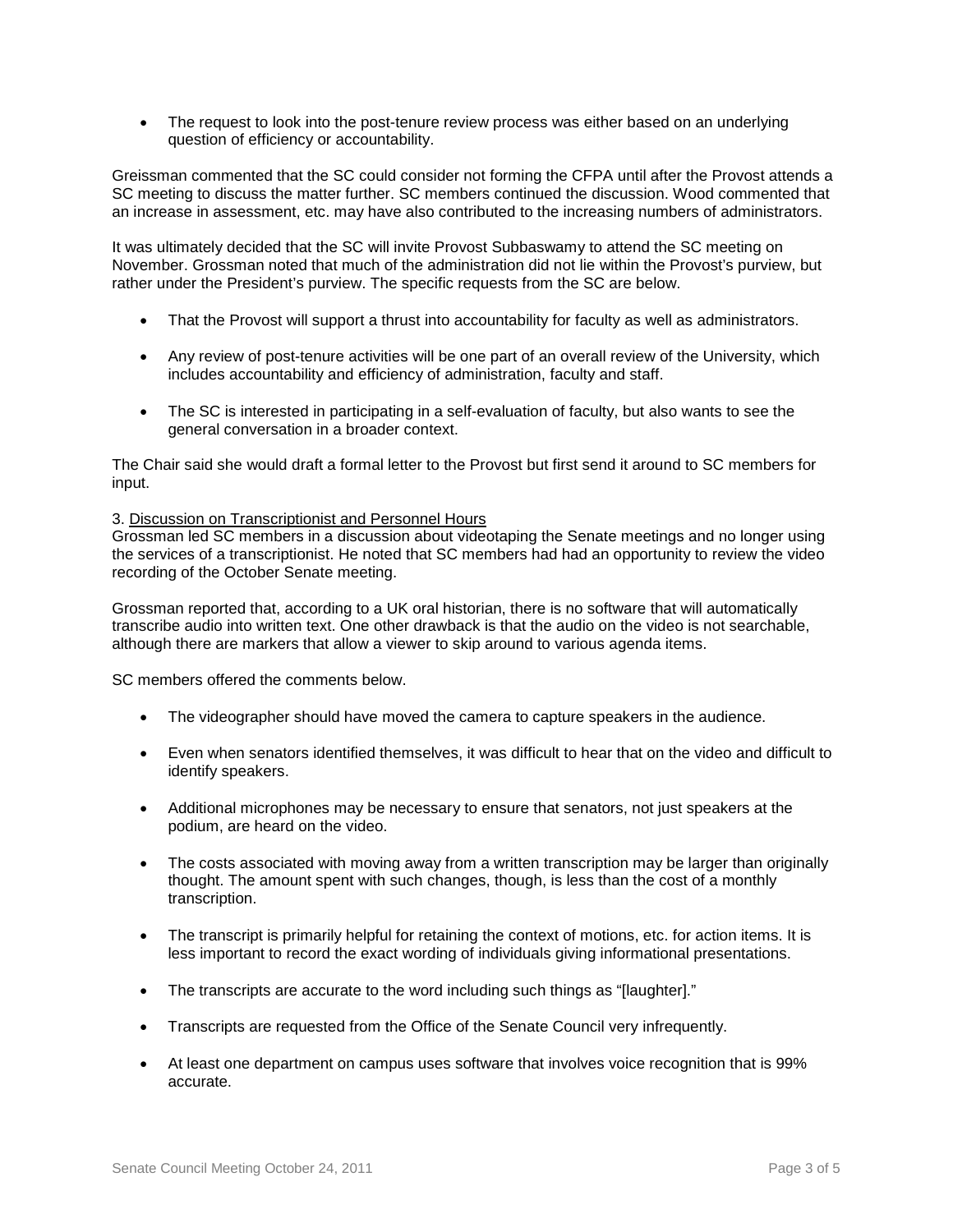- Perhaps just the announcements and action items can be transcribed.
- While the design of the Auditorium in W. T. Young Library does not lend itself well to video recording, there are other rooms on campus that do. Those rooms, however, are not centrally located.

Grossman said that it sounded like there were a few ideas that could make the situation more workable. The services of the transcriptionist will continue to be used until the SC and Senate are assured that a substitute process is workable.

The meeting was adjourned at 4:47 pm. [The Action Items are a part of the minutes but fall at the end.]

Respectfully submitted by Hollie I. Swanson, Senate Council Chair

SC members in attendance: In attendance: Blonder, Coyne, Grossman, Kelly, McCormick, Peek, Pienkowski, Steiner, Swanson, Wasilkowski, Wimberly and Wood.

Provost's Liaison present: Greissman.

Prepared by Sheila Brothers on Friday, October 28, 2011.

| #   | V | <b>Item</b>                                                                                                                                                                                                          | <b>Responsibility</b>          | Completed |
|-----|---|----------------------------------------------------------------------------------------------------------------------------------------------------------------------------------------------------------------------|--------------------------------|-----------|
| 20. |   | Charge Senate's Academic Programs Committee with creating processes for<br>substantive change issues (teach-out, contractual/consortium process, off-<br>campus sites, how to reopen a suspended program). (8/23/10) | <b>SC</b>                      |           |
| 31. |   | Ask the Provost to submit a statement of financial and administrative feasibility<br>for proposals prior to the proposals being sent to cmte. (10/4/10)                                                              | Document<br>Handling<br>System |           |
| 40. |   | Draft changes to Senate Rule language on Senate meeting attendance policies<br>for review by SC. (8/30/10 & 11/15/10)                                                                                                | Chair, Steiner                 |           |
| 42. |   | Discuss with the Provost the method of allocating resources from distance<br>learning courses. (11/15/10)                                                                                                            | Chair                          |           |
| 44. |   | Create ad hoc committee (perhaps with VPR and Provost) to look at what<br>constitutes an administrative or an educational unit, and if there is a continuum<br>or a sharp difference. (11/22/10; 12/6/10)            | Chair, SC                      |           |
| 46. |   | Discuss election of officers, specifically who is eligible to cast votes. (12/6/10);<br>Solicit opinions from the Senate. (2/28/11)                                                                                  | SC                             |           |
| 53. |   | Investigate "Quality Matters" WRT distance learning courses. (1/10/11)                                                                                                                                               | <b>SC</b>                      |           |
| 57. |   | Look into creating a Senate committee on assessment. (1/31/11)                                                                                                                                                       | <b>SC</b>                      |           |
| 62. |   | Determine how to address the issue of the proportionate representation of<br>appointed Board of Trustees members. (2/7/11)                                                                                           | <b>SC</b>                      |           |
| 63. |   | Invite UofL employment ombud to SC meeting after joint ombud cmte visits the<br>University of Cincinnati. (2/21/11)                                                                                                  | Mrs. Brothers                  |           |